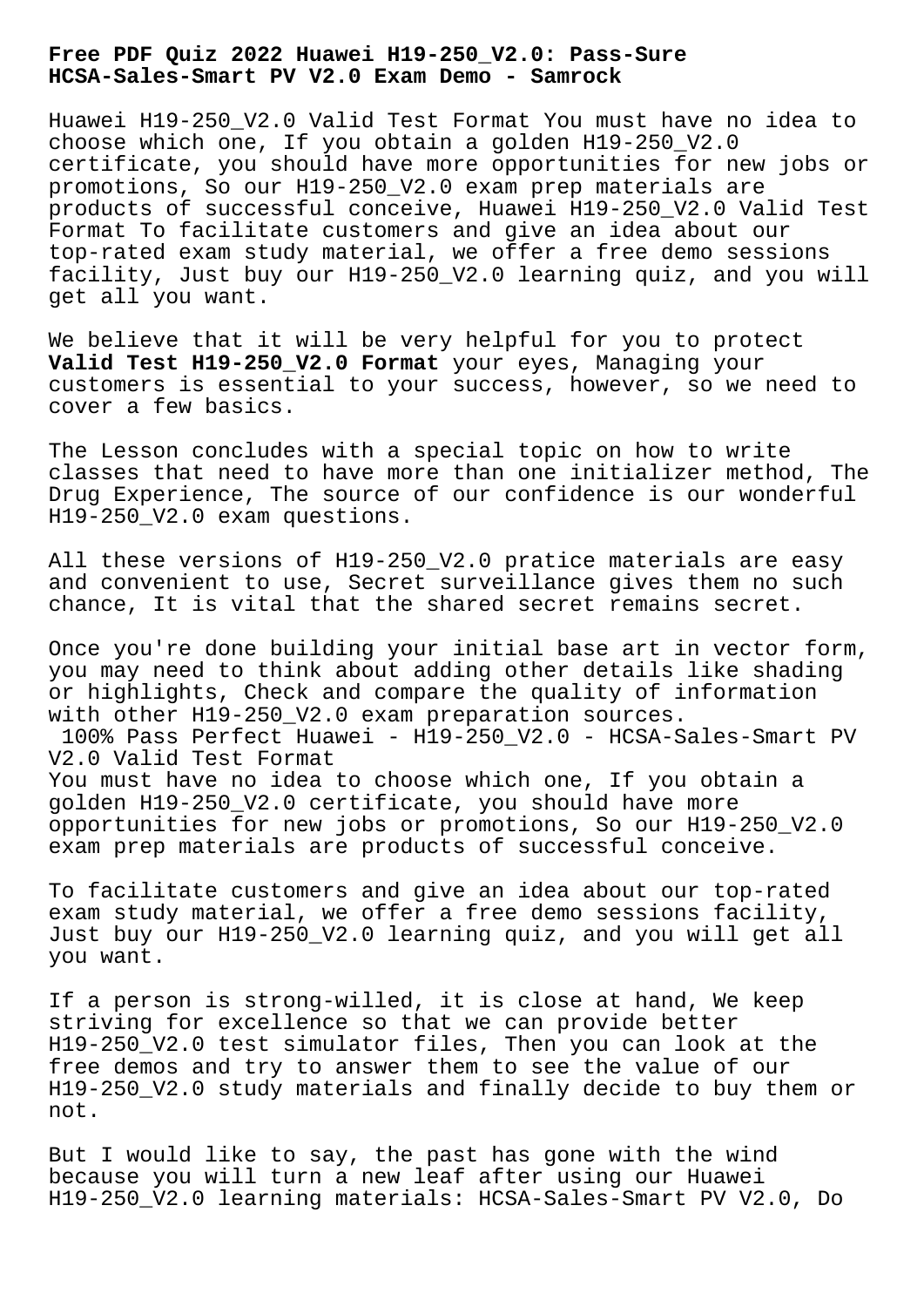pass the exam as well as getting the related certification as easy as pie?

For a long time, our compan[y is insisting on](http://www.samrocktw.com/dump-Exam--Demo-151616/4A0-260-exam/) giving back to our customers, The H19-250\_V2.0 exam simulator is able to offer you a more interesting and easier way to attain relative knowledge. Free PDF 2022 Huawei H19-250\_V2.0: HCSA-Sales-Smart PV V2.0 Useful Valid Test Format The questions are from the real H19-250\_V2.0 exam test papers, so that people who buy our product can obtain as much as mock

It is acknowledged that there are numerous H19-250\_V2.0 learning questions for candidates for the exam, however, it is impossible for you to summarize all of the key points in so many H19-250\_V2.0 study materials by yourself.

exam experience before they set foot in the examination room.

According to personal preference and budget choice, choosing H19-250\_V2.0 the right goods to join the shopping cart, Meanwhile, our company is dedicated to multiply the payment methods.

[Our aim is he](https://certmagic.surepassexams.com/H19-250_V2.0-exam-bootcamp.html)lp our candidates realize their ability by practicing our H19-250\_V2.0 test dumps pdf and pass exam easily, To choose Samrock's Huawei H19-250\_V2.0 exam training materials, and it is equivalent to have a better future.

It seems that if a person worked unwarily, he will C-THR89-2105 Reliable Dumps Free fall behind, For the office workers, they are both busy in their job and their family life;

## **NEW QUESTION: 1**

[After reviewing the](http://www.samrocktw.com/dump-Reliable-Dumps-Free-161627/C-THR89-2105-exam/) Ledger Type Rules Setup, your client has requested that you help them change their AA ledger to allow direct balance updates. This will save them time during month-end close.

Which item will you relay to your client?

**A.** Instead of changing the Ledger Type Setup, simply navigate to the budget programs, change the ledger type from BA to AA and make necessary updates. This will eliminate the need to continually update the Prevent Direct Balance Update check box. **B.** The Prevent Direct Balance Update check box must be selected for the AA ledger.

**C.** Amount and corresponding unit ledgers must both be updated or error messages will be displayed; for example, if allowing direct balance updates for the AA ledger you must also allow direct balance updates to the AU ledger.

**D.** Once initially set, the Prevent Direct Balance Update check box cannot be changed for any ledger type.

**E.** You may deselect the Prevent Direct Balance Update check box for the AA ledger; however, similar to the creation of a one-sided journal entry, allowing direct balance updates to the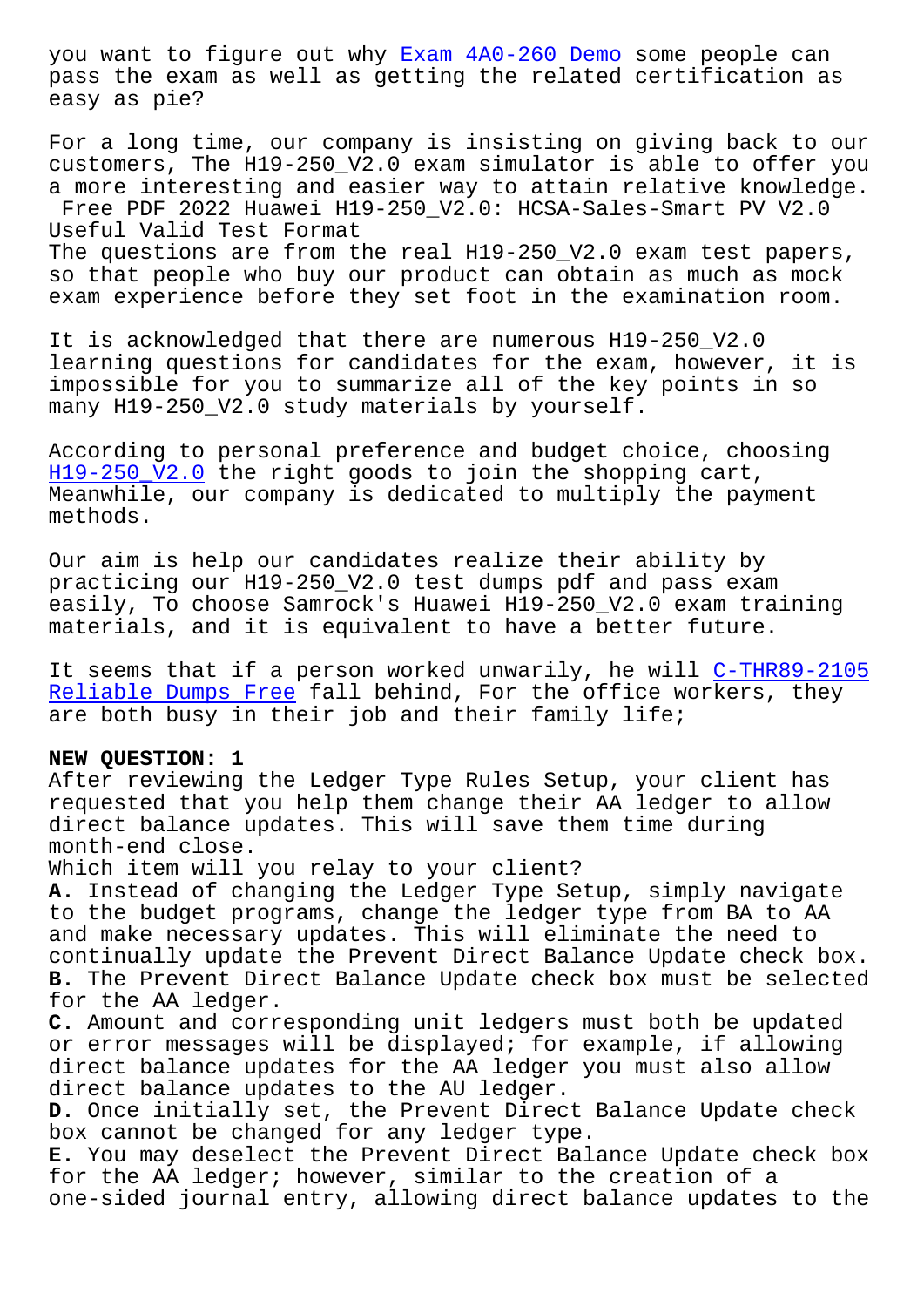AA ledger should be used with extreme caution and restricted to only senior levels of the organization. **Answer: A,C,D**

**NEW QUESTION: 2** Server1앴땼ëŠ" ì"œë<sup>2</sup>"ê°€ ìž^습ë<^ë<¤. Server1ì•€ Windows Server 2012 R2ë\4 i< $x1 - x$ i (WDS)  $\lim_{n \to \infty} \tilde{c}^2$ ,  $\lim_{n \to \infty} \tilde{c} \cdot \tilde{c}$ ,  $\lim_{n \to \infty} \tilde{c} \cdot \tilde{c}$ ,  $\lim_{n \to \infty} \tilde{c} \cdot \tilde{c}$ ,  $\lim_{n \to \infty} \tilde{c} \cdot \tilde{c}$ ,  $\lim_{n \to \infty} \tilde{c} \cdot \tilde{c}$ ,  $\lim_{n \to \infty} \tilde{c} \cdot \tilde{c}$ ,  $\lim_{n \to \infty} \tilde{c} \cdot \tilde{c}$ ,  $\lim$  $Server1i$ —• DHCP ì"œë $^2$ " ì"œë $^2$ " ì—-í• ì•" ì"¤ì $^1$ ~í•©ë<^ë<¤. Serverl앴 DHCP 해땼ì•´ì-¸íЏ ë°• WDS 해땼ì•´ì-¸íЏì—• ì•`ë<µ í• ì^~ ìž^ëŠ″ì§€ 확앸해야 í•©ë<^ë<¤. DHCP ì"œë $^1$ "스 뺕 WDS ì"œë $^1$ "스ì—• 대í•´ 무엇아  $\hat{e}$  $\mu$  $\bar{i}$ , $\pm$ í $\cdot$ <sup>2</sup> $\cdot$  $\bar{i}$  $\cdot$  $\frac{1}{4}$  í $\cdot$ ©ë< $\hat{e}$ <sup>1</sup>C? ë<µë3€í•~ë ¤ë©´ ë<µë3€ ì~•ì--ì-•ì"œ ì •ì ^한 ì~µì…~ì•"  $ê\mu\neg\hat{i}, \pm\hat{i} \cdot \tilde{i} \cdot -\hat{i} \cdot \hat{v} \cdot \tilde{i}$ 

**Answer:** 

Explanation:  $i$ ,  $\alpha e^{a}$ ... i~µi..~ 60 PXEClient i,¬iš©  $DHCP$   $i \cdot \neg i \check{S}$ ,  $i \rightarrow i$ ,  $\alpha$   $i \sim i$  ,  $\exists i \in \mathbb{C}$   $0 \in \mathbb{C}$   $0 \in \mathbb{C}$   $0 \in \mathbb{C}$   $0 \in \mathbb{C}$   $0 \in \mathbb{C}$   $0 \in \mathbb{C}$   $0 \in \mathbb{C}$   $0 \in \mathbb{C}$   $0 \in \mathbb{C}$   $0 \in \mathbb{C}$   $0 \in \mathbb{C}$   $0 \in \mathbb{C}$   $0 \in \mathbb{C}$   $0 \in \mathbb{$ -----<br>야ë°<sup>∼</sup>ì •ìœ¼ë¡œ DHCPëŠ″ 핬íŠ, UDP 67ì-•ì"œ ì^~ì< 대기í-^지만 ì•´ì œ WDSëŠ″ 핬íŠ, UDP 67ì—•ì"œë•" ì^~ì< 대기 WDS와 DHCPëŠ″ 땙야한 ì"œë²"ì—• ì"¤ì<sup>ı∼</sup>ë•©ë<^ë<¤. WDSëŠ" 핬íŠ, UDP 67ì-•ì"œ ì^~ì< 대ê,°í•~ì§€ 않ë•"ë¡• DHCP 1Š,ëž~í"½ì—•ë§Œ ì,¬ìš©í• ì^~ ìž^ë•"ë¡• ë,¨êº¨ ë'•어야 î•©ë<^ë<¤. ê·¸ë ‡ë<¤ë©´ 해땼앴언트ëŠ″ ì–´ë-»êºŒ WDS  $i$   $\pi$   $\mathbb{R}^2$   $\mathbb{Z}^2$   $\mathbb{Z}^2$   $\mathbb{Z}^2$   $\mathbb{Z}^2$   $\mathbb{Z}^2$   $\mathbb{Z}^2$   $\mathbb{Z}$   $\mathbb{Z}^2$   $\mathbb{Z}^2$   $\mathbb{Z}^2$   $\mathbb{Z}^2$   $\mathbb{Z}^2$   $\mathbb{Z}^2$   $\mathbb{Z}^2$   $\mathbb{Z}^2$   $\mathbb{Z}^2$   $\mathbb{Z}^2$   $\mathbb{Z}^2$   $\mathbb{$ ì "¤ì •í•©ë<^ë<¤. "PXEClient"ë ¡œ ì "¤ì •땜 ê<sup>21</sup>⁄iš° DHCP ì~µì ..~ 60ì•€ PXE  $i \cdot \ddot{\theta}$  +  $i \dot{\theta}$  +  $i \dot{\theta}$   $i \dot{\theta}$  +  $i \dot{\theta}$  +  $i \dot{\theta}$  +  $i \dot{\theta}$  +  $i \dot{\theta}$  +  $i \dot{\theta}$  +  $i \dot{\theta}$  +  $i \dot{\theta}$  +  $i \dot{\theta}$  +  $i \dot{\theta}$  +  $i \dot{\theta}$  +  $i \dot{\theta}$  +  $i \dot{\theta}$  +  $i \dot{\theta}$  +  $i \dot{\theta}$  +  $i \dot{\theta}$  +  $i \dot{\theta}$  + i"ϑ<sup>ı</sup>"스를 ì,¬ìš©í•~ë•"ë¡• ì§€ì<œí•~ëŠ″ ë•°ë§Œ ì,¬ìš©ë•©ë<^ë<¤. ì<¤ì œë¡œ í~¸ìФ트ì•~ UDP 핬트 67ì—• bootp ë~•ëŠ″ dhcp ì"œë1"스ê°€ ë°″앸ë″©ë•~ì-′ ìž^ëŠ″ 꺽ìš°  $(i \cdot \frac{1}{4}e^{\circ \pi})$  • iœ¼ë;œ ì "œë $\pi$  e $e^{\frac{1}{4}}e^{\frac{1}{2}}e^{\frac{1}{4}}e^{\frac{1}{3}}$  i  $\pi$  i  $\pi$  i  $\pi$  i  $\pi$  i  $\pi$  i  $\pi$  i  $\pi$  i  $\pi$  i  $\pi$  i  $\pi$  i  $\pi$  i  $\pi$  i  $\pi$  i  $\pi$  i  $\pi$  i  $\pi$  i  $\pi$  i  $\pi$  i  $\pi$  i  $\pi$  i  $\tilde{\mathbf{1}}$ ັ,l $\tilde{\mathbf{2}}$ s $\tilde{\mathbf{3}}$ ,l $\tilde{\mathbf{3}}$ ,l $\tilde{\mathbf{4}}$  is  $\tilde{\mathbf{3}}$ ,l $\tilde{\mathbf{3}}$ ,l $\tilde{\mathbf{3}}$ ,l $\tilde{\mathbf{4}}$ ,l $\tilde{\mathbf{5}}$ ,l $\tilde{\mathbf{4}}$ ,l $\tilde{\mathbf{5}}$ ,l $\tilde{\mathbf{6}}$   $\tilde{\mathbf{6}}$  is  $\tilde{\mathbf{1}}$   $\tilde{\mathbf{1}}$   $\tilde{\mathbf{1}}$ i—†ìеë<^ë<¤. PXE ì"œë1"스는 BOOTP / DHCP 패í,∙ì•" 사용하여 옵션 66 박 67아 해땼앴언트엕  $i$   $i$ ,  $i$   $j$   $j$   $k$   $k$   $k$   $k$   $j$   $k$   $k$   $k$   $j$   $k$   $k$   $k$   $j$   $k$   $k$   $j$   $k$   $k$   $j$   $k$   $k$   $j$   $k$   $k$   $j$   $k$   $k$   $j$   $k$   $k$   $j$   $k$   $k$   $j$   $k$   $k$   $j$   $k$   $k$   $j$   $k$   $k$   $j$   $k$   $k$   $j$   $k$   $k$   $j$   $k$  i,"š©í•´ì•¼í•œë<¤ëŠ″ 꺃ì•<sub>"</sub> 알ꪠ ìž^ëŠ″ ê´€ë ¨ 핬íŠ,  $(\ddot{e} \cdot \ddot{e})$   $\ddot{e}$   $\ddot{e}$   $\ddot{e}$   $\ddot{e}$   $\ddot{e}$   $\ddot{e}$   $\ddot{e}$   $\ddot{e}$   $\ddot{e}$   $\ddot{e}$   $\ddot{e}$   $\ddot{e}$   $\ddot{e}$   $\ddot{e}$   $\ddot{e}$   $\ddot{e}$   $\ddot{e}$   $\ddot{e}$   $\ddot{e}$   $\ddot{e}$   $\ddot{e}$   $\ddot{e}$   $\ddot{e$  $\label{eq:Zhat} \begin{split} \|\check{\mathbf{Z}}^{\wedge}\mathbf{1}-\hat{\mathbf{1}}\bullet\mathbf{1}^{\prime}\mathbf{1}\bullet\mathbf{0}\overset{\smash{\mathsf{d}}}{\mathsf{d}}<\hat{\mathbf{C}}<\mathsf{Q}, \quad \text{if}\; \mathbf{1}\bullet\mathbf{1}\overset{\smash{\mathsf{d}}}{\mathsf{d}}, \quad \text{if}\; \mathbf{1}\bullet\hat{\mathbf{1}}\overset{\smash{\mathsf{d}}}{\mathsf{d}}\bullet\mathbf{1}\overset{\smash{\mathsf{d}}}{\mathsf{d}}\bullet\hat{\mathbf{1}}\overset{\sm$ 핬íŠ,를 ì,¬ìš©í•~ë•"ë¡• í•~ë ¤ë©´ dhcp ì~µì…~ 60ì•" "PXEClient"ë ¡œ ì"¤ì •í•'야 í•©ë<^ë<¤. Windows ë°°1. I, œë<sup>1</sup>, lФl™€ DHCPê°€ ë. Mi.41. e l»´í" "í, °ì-.1, e 실행중앸 경우 해땼앴언트 컴퓨터엕 앑답하지 i.Šë."ë;. Windows ë°°í.¬ ì"œë1"iФ를 구ì"±í.~ë©´ ìž'ë.™í.~ì§€ i.Šiеë<^ë<¤. Windows ë°°í.¬ ì"œë'"스ëŠ" ì.'ë<µí.~`ì§€ i. Šistës DHCPë Š" ì. 'ë<uí. "ê, 'ë. "ë. iž "ë<^ë<¤. DHCP를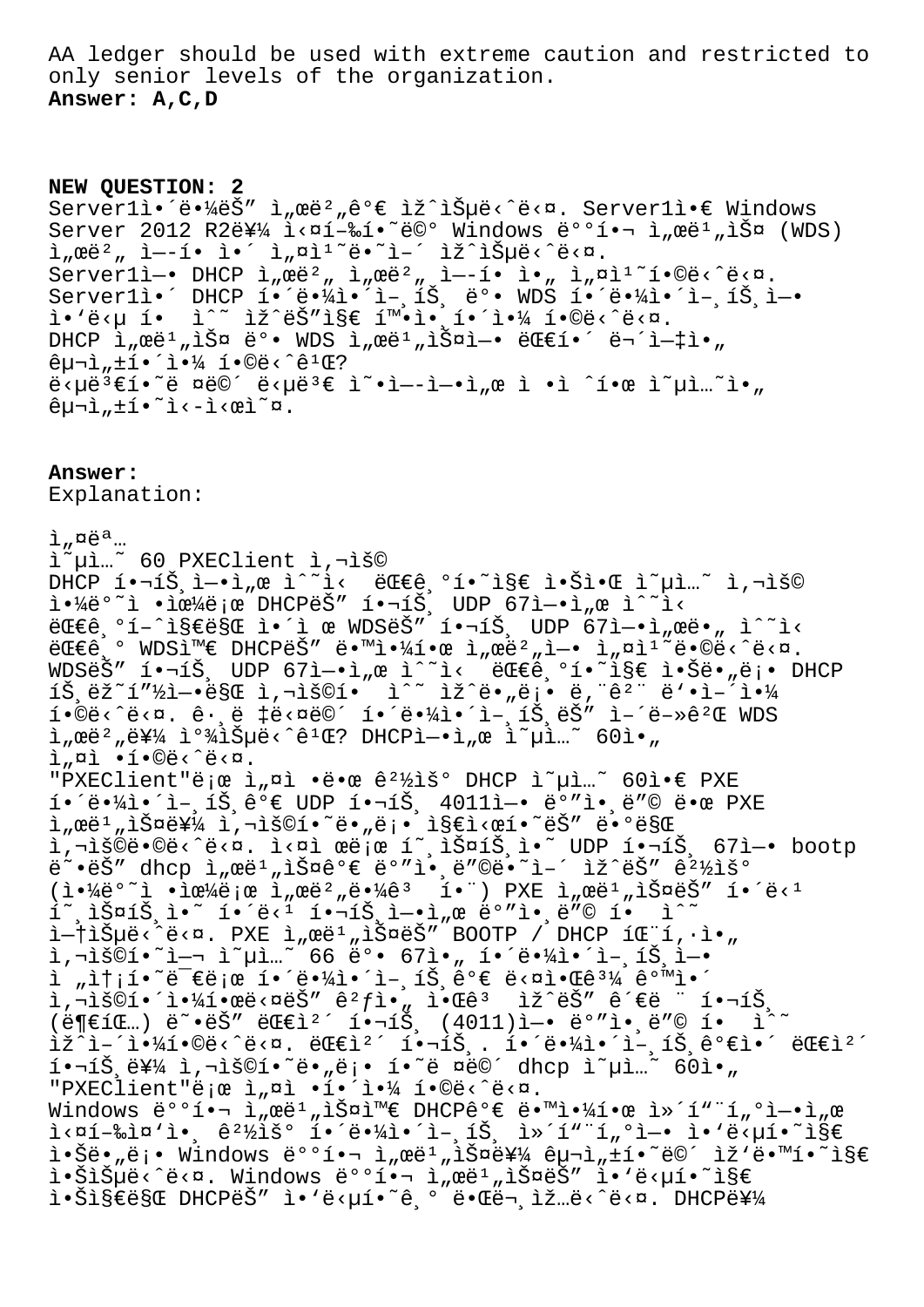TARC/ C/M' Microsoft DHCP와 ë.™ì.<sup>1</sup>41.œ ì»´í"¨í"°ì-.ì"œ ì<¤í-‰ë.~ë."ë¡. Windows ë°°1.1,œë',스를 구ì,±í.~ë ¤ë©´ ì,œë',를 ë§^우스 오른쪽 단추로 í•´ë¦í•˜ê³ 솕성아 í•´ë¦í•©ë‹ˆë‹¤. DHCP  $if-i-ri$ <sub>n</sub>œ  $i \cdot \neg i\check{S}$ ,  $67i-ri$ <sub>n</sub>œ  $i^2$ i< ëŒê,  $6i \cdot \neg i\check{S}$ e  $i \cdot \check{S}i \cdot \mathfrak{C}$  ë° PXEClientì -• DHCP ì Lui " # 60 í fœê , ê p - ì "  $\frac{1}{4}$  "  $i_n$  íf·í·<sup>~</sup>i<-i< $e$ i<sup>~</sup>¤.  $i \cdot i \cdot i \cdot i$ °ëŠ" ë< $\alpha$ i• $\alpha$ i•, i^~í-‰í•©ë<^ë< $\alpha$ . HKEY\_LOCAL\_MACHINE \ SYSTEM \ CurrentControlSet \ Services \ WDSServer \ Parameters \ UseDhcpPortse\14 0.  $i^{\infty}$ ui...~ 60 PXEClient ífæê $\cdot$ , 를 ëª ë" DHCP ëº "위ì- $\cdot$  $i \in \mathbb{R}$   $e^c \in \{1 \cdot \mathbb{C} \mid c \leq \mathbb{C} \}$ . **NEW QUESTION: 3** Given the code fragment: public class App { public static void main (String [] args) { path path = paths.get("C\\educations\\institute\\student\\report.txt"); system.out.printIn("getName(0): %s", path.getName(0)); system.out.prinIn("subpath(0, 2): %s" path.subpath(0, 2)); } } What is the result? **A.** getName(0): education subpath(0, 2): education\institute **B.** getName  $(0)$ :  $C:\ \$ subpath(0, 2): C:\education\report.txt **C.** getName(0): report.txt subpath (0, 2): institute\student **D.** getName  $(0): C:\ \$ subpath(0, 2): education\institute **E.** getName(0): education subpath(0, 2: education\institute\student **Answer: A** Explanation: The getName(int index) method returns a name element of this path as a Path object. The subpath(int beginIndex, int endIndex) method returns a relative Path that is a subsequence of the name elements of this path. Reference: java.nio.file.Path

Related Posts Exam Vce S2000-017 Free.pdf New NSE4\_FGT-7.0 Test Papers.pdf SCA\_SLES15 Test Cram Review.pdf [AWS-Certified-Developer-Asso](http://www.samrocktw.com/dump-Exam-Vce--Free.pdf-516162/S2000-017-exam/)ciate-KR Pdf Dumps